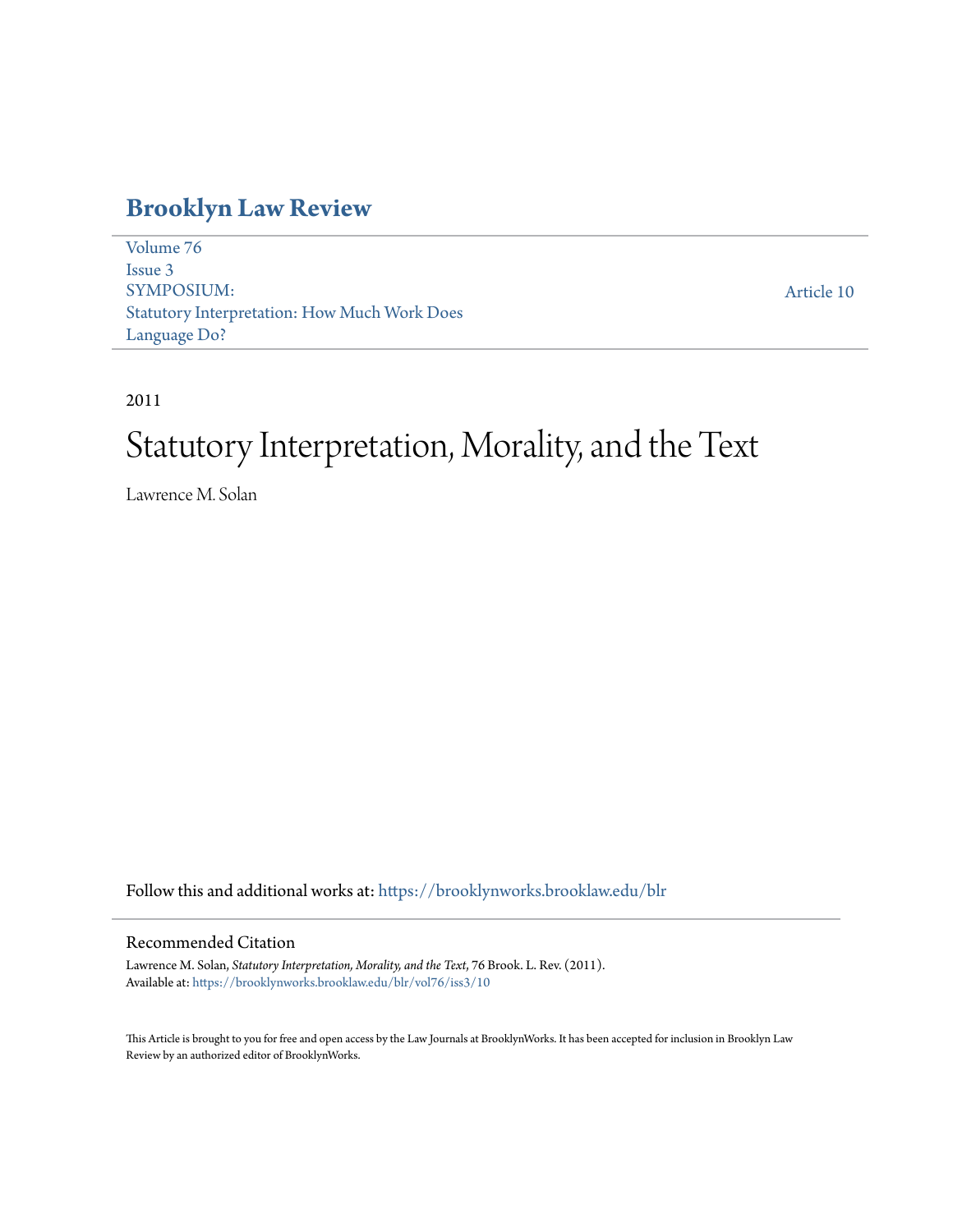## Statutory Interpretation, Morality, and the Text

#### *Lawrence M. Solan*†

In this essay, I wish to explore the question of whether certain approaches to statutory interpretation can be regarded as wrongful. My argument concerns instances in which interpreters take advantage of linguistic accident to license arguments that flout the intent or purpose of a law. Philosopher Bernard Williams calls reliance on literal meaning in this manner "fetishizing assertion," and considers it tantamount to lying.

If linguistic practices that rely too heavily on linguistic accident are wrongful, then serious ethical questions present themselves to the legal system. For if we acknowledge the problem, we then are forced to ask ourselves how comfortable we are with a rule of law that cannot rely fully on the law as written to sustain its legitimacy. In this brief essay, I raise these issues, and comment on their relationship to questions of judicial candor in cases concerning the interpretation of statutes. I conclude that especially when there is doubt about meaning, or suspicion that the legislature has erred, it is essential to turn to the purpose of the law in order to avoid the moral consequences of assertive fetishism. I further argue that recourse to purpose, contrary to the views of many, actually reduces the range of judicial discretion, and that those who associate purposive interpretation with judicial activism appear to be subject to a cognitive bias—the conjunction fallacy.

<sup>†</sup> Don Forchelli Professor of Law, Brooklyn Law School. My thanks to Ralf Poscher and to participants in the Brooklyn Law School symposium on statutory interpretation for helpful comments. This research was sponsored by a summer research stipend from Brooklyn Law School. 1

BERNARD WILLIAMS, TRUTH AND TRUTHFULNESS 100-10 (2002).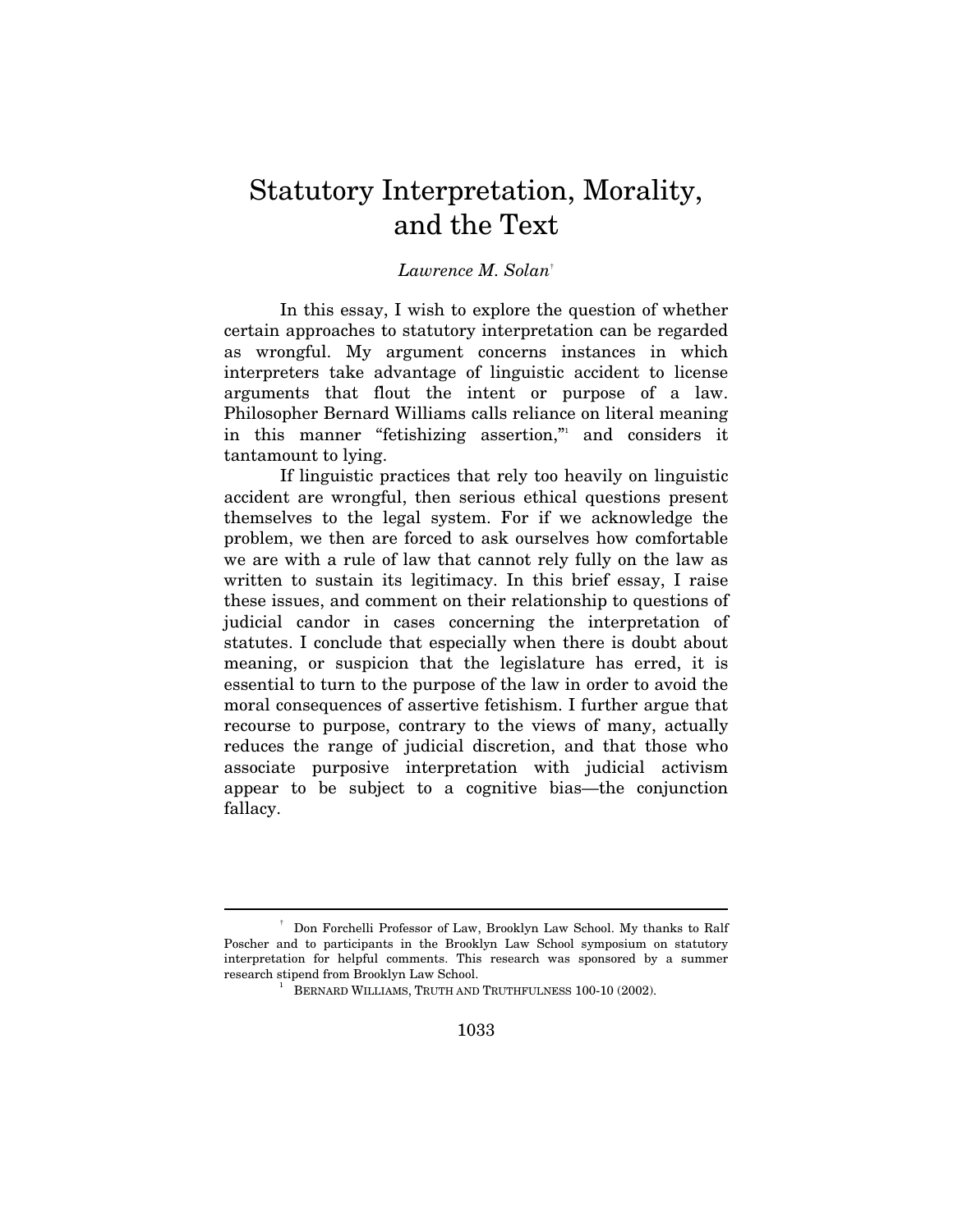#### I. MORALITY, SPEECH, AND INTERPRETATION

Lying is an immoral act—at least most of the time. It is prohibited in many legally relevant contexts. Lying under oath is perjury.<sup>2</sup> Lying in business affairs is fraud.<sup>3</sup> Lying to government officials is a crime in itself.4 Lying in the course of acting as a lawyer is sanctionable misconduct.<sup>5</sup>

In some, but not all, of these contexts, misleading another person into believing to be true something the speaker believes to be false is also both immoral and legally prohibited. A truthful, but misleading, statement can be just as much a fraud as a false statement.<sup>6</sup> In fact, fraud is defined to include both species of deception. In some instances, it might even seem worse for a person to scheme to misdirect his target through a series of truthful statements than it does to tell an outright lie. While the liar has to take responsibility for his falsehood, the deceiver can feel virtuous at not having said anything false while arriving at the same result: successfully leading someone to believe something to be true that the speaker knows is false.<sup>7</sup> For this reason, many moral philosophers draw no distinction between the two.<sup>8</sup> Bernard Williams goes even further, denouncing reliance on the truth for moral justification of a fraudulent act as immoral in its own right.<sup>9</sup>

How does deception work? Like persuasion, deception depends on a change in the state of mind of the hearer (or reader).<sup>10</sup> To succeed, the deceiver calculates the inferences that a person is likely to draw from a speech act and leads the target to draw just the inferences that will accomplish the task

 $2^2$  18 U.S.C. § 1621 (2006).

<sup>3</sup> For definitions, see RESTATEMENT (SECOND) OF TORTS §§ 525-26 (1977).

*See* 18 U.S.C. § 1001 (2006).<br>*See* MODEL RULES OF PROF'L CONDUCT § 8.4 (2010).

*See* RESTATEMENT (SECOND) OF TORTS § 529 ("Representation Misleading Because Incomplete: A representation stating the truth so far as it goes but which the maker knows or believes to be materially misleading because of his failure to state additional or qualifying matter is a fraudulent misrepresentation."). 7 *See* Jonathan E. Adler, *Lying, Deceiving, or Falsely Implicating*, 94 J. PHIL.

<sup>435, 439-40 (1997). 8</sup>

*See, e.g.*, T.M. SCANLON, WHAT WE OWE TO EACH OTHER 320 (1998); JENNIFER SAUL, LYING, MISLEADING AND WHAT IS SAID (forthcoming) (manuscript at 10-13) (on file with author).  $^\circ$  WILLIAMS, supra note 1, at 100-10.

 $^{\rm 10}$  Philosopher J.L. Austin refers to this as the "perlocutionary effect" of the statement. J.L. AUSTIN, HOW TO DO THINGS WITH WORDS 108 (J.O. Urmson ed., 1965).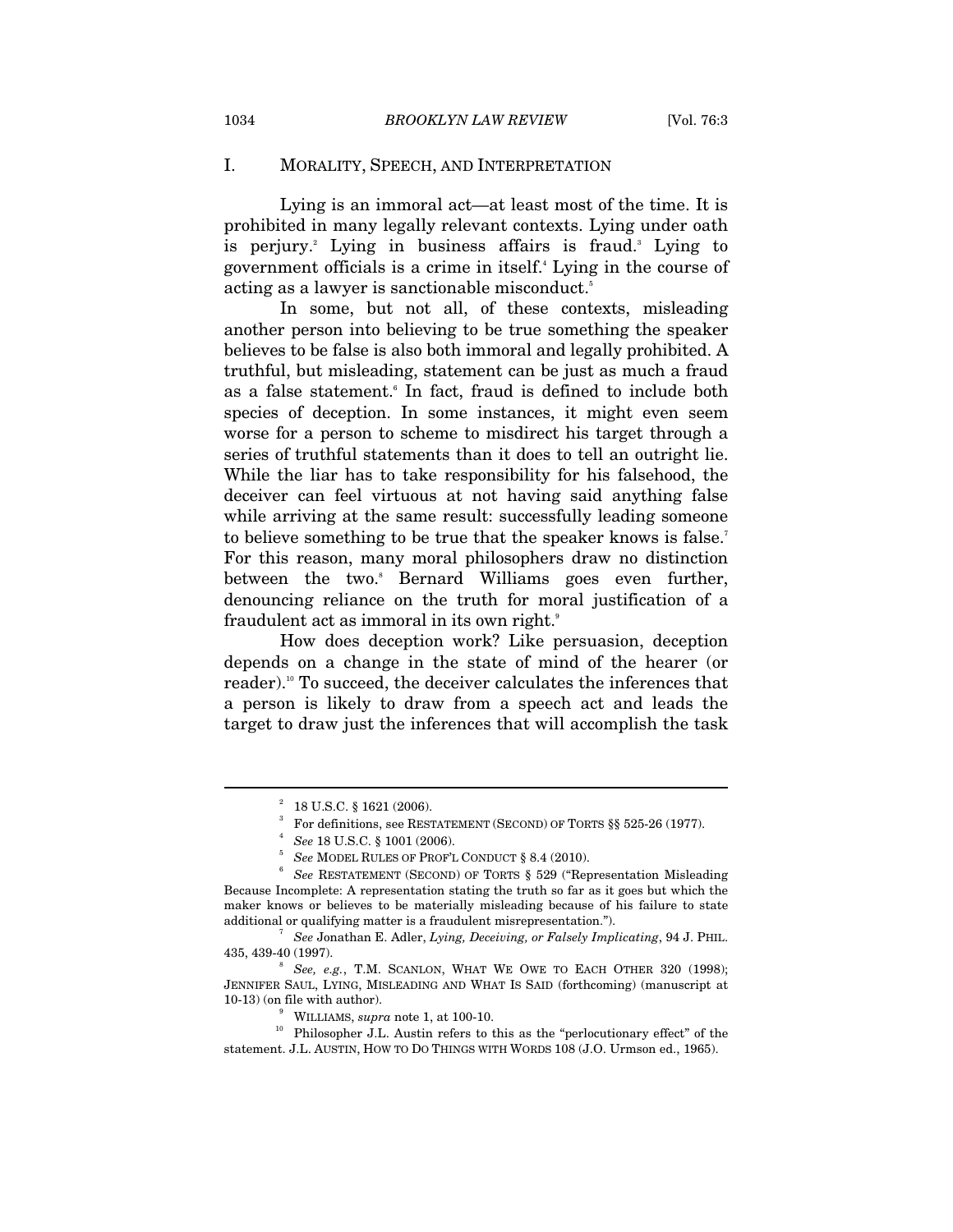of deception.11 The better the calculation, the more likely the deception. And these calculations are easy enough, at least much of the time. It is not at all difficult to deceive, because we are all aware that people tend to draw the inferences we intend them to draw in everyday conversation. In fact, we say the things we do with those inferences in mind. If I ask you, as your guest, "where's the telephone," we both understand that I am asking you if I can use the phone, and the assumption is that I will not use it in a way that will cost you money (or at least no more money than our relationship would bear within the bounds of politeness). Neither of us has said any of this, but I know what you will infer before I speak. In essence, we both apply Grice's cooperative principle, which says that we construe conversations to proceed as a cooperative interaction, drawing whatever inferences we need to draw for that to happen.<sup>12</sup> You draw those inferences as the hearer, and I adjust what I say around the inferences that I (correctly, we hope) predict that you will draw.

Now, let us assume that you and I are negotiating some kind of deal. I know that if you speak with Hannes before signing on the dotted line, you will find out that the deal is unfair to you, and I also know that you want to speak to Hannes because you value his counseling. It is the kind of conversation that you would only have with Hannes in person if he is available. I would rather that you and Hannes not speak. You ask: "Have you seen Hannes recently?" I answer truthfully: "I saw Hannes in Washington last week." What I didn't add was that Hannes is now staying at a hotel in New York two blocks from where we are having our conversation, and that I just had dinner with him there last night. With only a little luck, your trust in me will cause you to snap at the bait, and I will be home free. In our story, I have committed an immoral act, whether or not you believe that telling an actual lie would have been an even greater affront (I personally do not think so).

Now let us ask whether, just as one can act immorally by misdirecting someone with statements that are literally truthful, one can act immorally by construing a statement of another in a manner consistent with the words, but

 $11$  This perspective is consistent with the signal approach to communication, described in Cheryl Boudreau et al., *What Statutes Mean: Interpretive Lessons from* 

<sup>&</sup>lt;sup>12</sup> H. P. Grice, *Logic and Conversation*, *in* SYNTAX AND SEMANTICS 41, 45 (P. Cole & J. Morgan eds., 1975).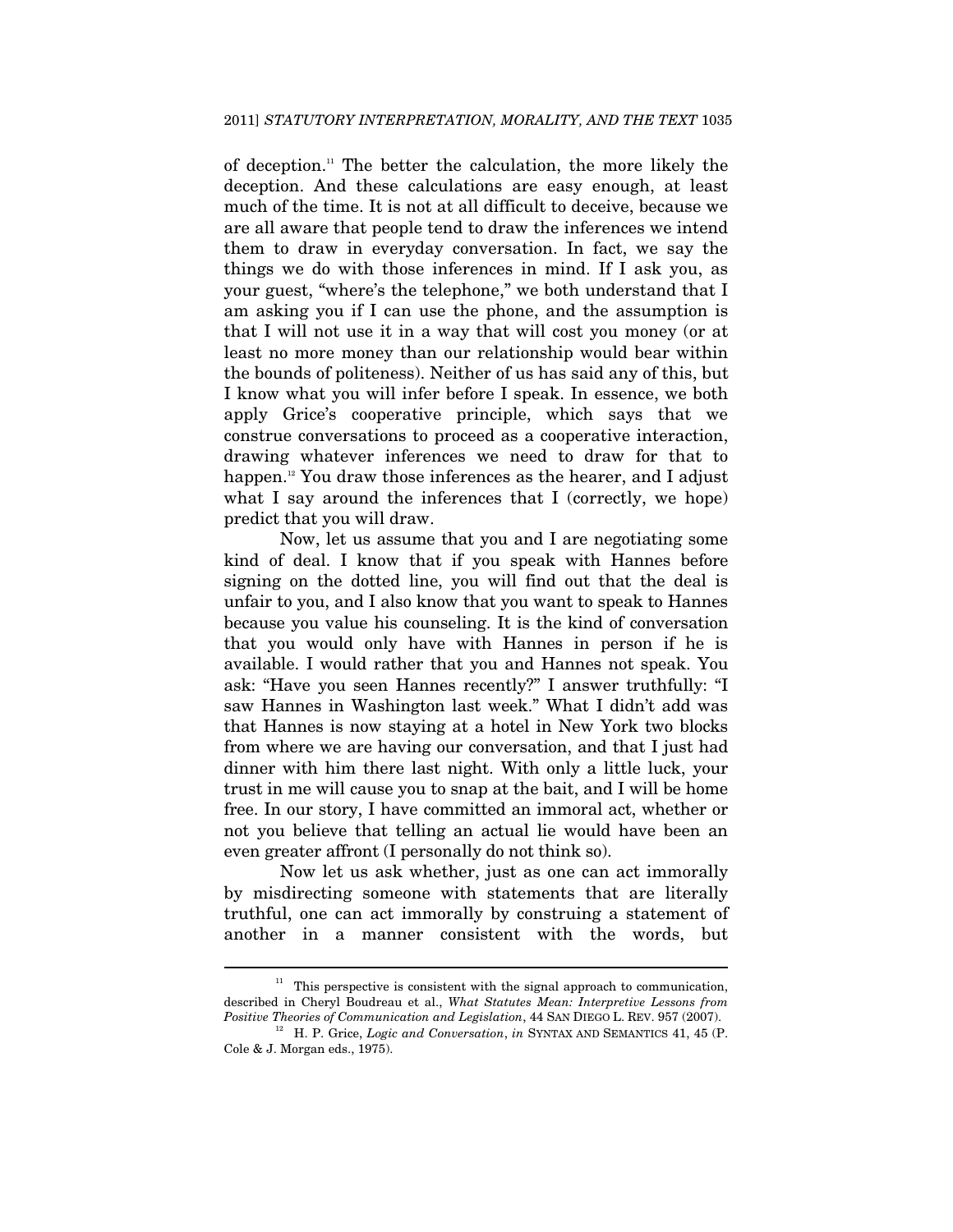inconsistent with the inferences that the context dictates would be reasonable to draw. That is, can I commit a reciprocal moral wrong if I make it your problem that your words can be construed in a manner contrary to your intended communicative desires, and perhaps, contrary to your interests, even when I know what you are trying to say? I think the answer is yes. Going back to our conversation about Hannes's whereabouts, let us assume that, after seeing Hannes in Washington last week, I have not seen him since. I have no idea where he is now. You, however, would gain some advantage from my acknowledging that I had seen him yesterday, although I hadn't. You then tell others that I did not deny having seen Hannes yesterday when I said that I had seen him last week, and that I spoke indirectly when you asked about Hannes, casting suspicion on my honesty. You never lie, but you have insincerely taken my words to imply things I never intended them to imply, and that the normal rules of implicature would not support. This makes you an immoral listener, just as the first story made me an immoral speaker.

Of course, your immoral act does not end with your having intentionally misconstrued my words. For you have not only misconstrued them, but you have presented your interpretation to others knowing that you did not fairly report the substance of my message, in order to deceive them without presenting them with a bald-faced lie. I will not here address the morality of the person who privately perverts the intended meaning of a communication without letting anyone know about it. When the distorted interpretation is reported, though, the interpretive act has been transposed into a deceptive speech act, which is precisely what we saw to be uncontroversially immoral above. That is why the two acts are reciprocal moral wrongs.

Moreover, we would draw the same conclusions about your morality if you were to take advantage of an error I made in what I said. Assume that I met Hannes on Tuesday of last week. We both know this because you were also there. In a subsequent conversation with you, I accidentally refer to having seen Hannes on Wednesday. We both know that by Wednesday, Hannes had flown to London, and that I didn't see him that day and could not have seen him that day even if I had wanted to see him that day. Nonetheless, knowing that I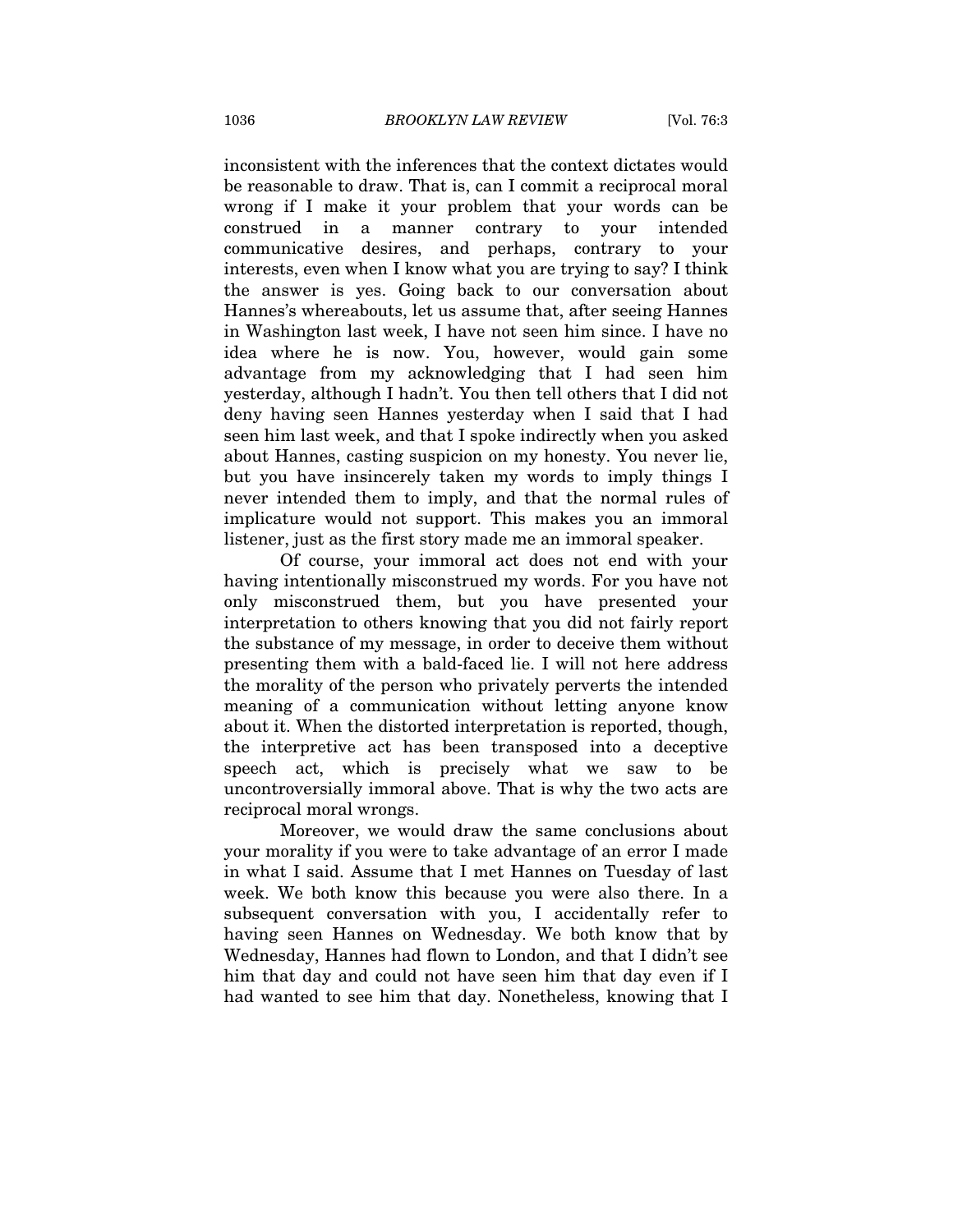had made a simple speech error, $13$  you find a way to take advantage of the fact that I said Wednesday instead of Tuesday, perhaps implying that I was scheming with Hannes, or that I am a liar, or something else that you know not to be true. Again, you never lie, but you construe my words both insincerely and ungenerously, and then report your construal to others. Lawyers do this all the time when they engage in aggressive cross-examination of an opposing witness. It is insincere in that context, whether or not it is justified or required by the lawyer's obligation to advocate zealously. Should statutory interpreters behave similarly? Nothing in the nature of the adversarial system, which is what justifies the cross-examiner, suggests that they should be given similar license.

#### II. USING STATUTORY LANGUAGE TO FLOUT PURPOSE

I suggest that judges sometimes behave toward legislatures and toward litigants just as you behaved toward me in our hypothetical stories about Hannes, whether you took advantage of an inference that was available but not a fair interpretation of my words, or whether you took advantage of a mistake. They take advantage of linguistic indeterminacy to interpret language that undermines the communicative intent of the speaker, in this case, the legislature. Sometimes, the indeterminacy results from a presumed chain of inferences, as in our hypothetical. At other times, it results from vagueness or from ambiguity. In still other cases, judges take advantage of errors in drafting.

Before I illustrate this point with examples from case law, I wish to make two points. First, these problems do not arise in every case. Typically, cases involve precisely the situation that the statute was enacted to address. Thus, as is

 $13$  In everyday interactions, we routinely compensate for grammatical errors of others and construe the utterances as they were intended to be construed. For recent studies, see Lyn Frazier & Charles Clifton, Jr., *Quantifiers Undone: Reversing Predictable Speech Errors in Comprehension*, 87 LANGUAGE 158 (2011). Frazier and Clifton note that such compensation for grammatical errors may be more prevalent in informal speech than in the construal of formal writings, a fact obviously relevant to the legal context. *See id.* at 167-68. This distinction among registers suggests that individuals confronted with obvious errors in formal settings are more likely to be consciously aware of the mistake, and then must decide how to construe the language: as literally written, or as an error. The fact that we so routinely compensate for speech errors in a manner respectful of communicative intent suggests that self-consciously doing the opposite in formal settings flouts social norms and is construed as such.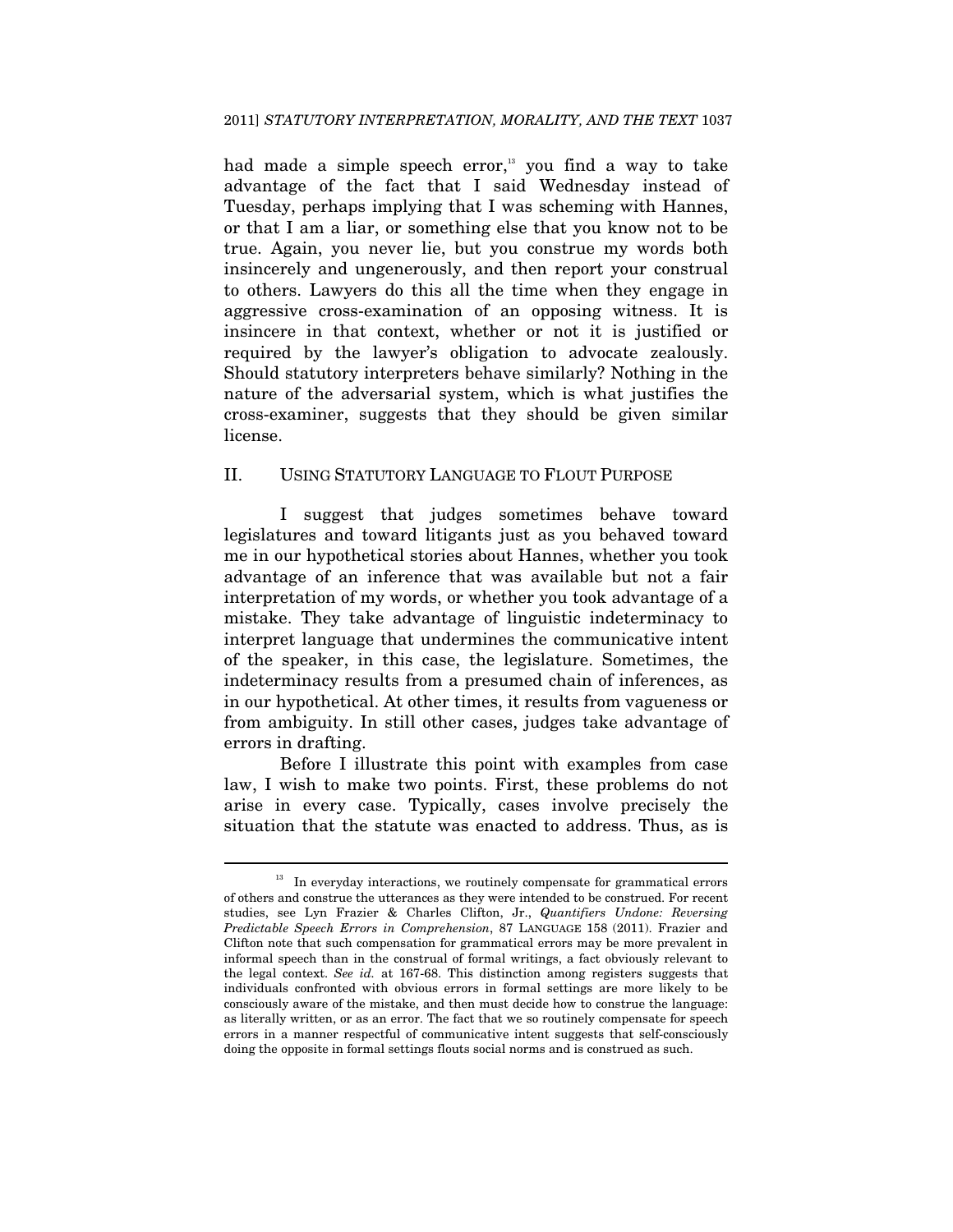often true with controversial statutory cases, we are dealing with situations that occur at the margins. Moreover, even when judges have the opportunity to flout the legislature's intent or purpose, they usually do not do so because they regard their roles, at least in part, as furthering the will of the legislature.<sup>14</sup> This essay, then, is truly about outliers.

Second, the judicial practices that I criticize might be defended as the best practices even if I am right that they are laced with immoral linguistic games. That is because sticking closer to the text than to a set of expected inferences has its own systemic advantages, many of which are described in the literature defending textualism.<sup>15</sup> One may argue that the risk of an occasional misreading of communicative intent is a small price to pay for the democratically salient principle of legislative primacy. This argument is convincing in some contexts, but not in the ones that form the subject of this essay. I return briefly to this question later.

The cases that most clearly illustrate my point are ones in which the statute is susceptible to multiple interpretations, whether because of syntactic ambiguity, lexical ambiguity, or vagueness (i.e., the case involves a borderline case of a statutory word), and a court chooses to ignore the purpose of the legislation and to take advantage of the linguistic opening. Consider *Ledbetter v. Goodyear Tire & Rubber Co.*, decided by the Supreme Court in  $2007$ .<sup>16</sup> It is an unfair employment practice under the Civil Rights Act to discriminate against "any individual with respect to his compensation . . . because of such individual's . . . sex."<sup>17</sup> Ledbetter claimed that she was being

See, for example, Bruesewitz v. Wyeth LLC, 131 S. Ct. 1068 (2010), for a recent case in which the majority opinion, 131 S. Ct. at 1080-81 (Scalia, J.); the concurring opinion, 131 S. Ct. at 1085-86 (Breyer, J., concurring); and the dissenting opinion, 131 S. Ct. at 1086-87 (Sotomayor, J., dissenting), all make specific reference to the intent of the legislature. I discuss the debates about the propriety of referring to legislative intent, and the fact that judges of all political and philosophical stripes refer to such information in LAWRENCE M. SOLAN, THE LANGUAGE OF STATUTES: LAWS AND

THEIR INTERPRETATION ch. 3-4 (2010).<br><sup>15</sup> *See, e.g.*, ANTONIN SCALIA, A MATTER OF INTERPRETATION: FEDERAL COURTS AND THE LAW (1997) (arguing that since statutes are legislatively enacted and intentions are not, that the proper role of courts is to construe only the language of the statutes themselves); John Manning, *The Absurdity Doctrine*, 116 HARV. L. REV. 2387 (2003) (arguing that with an enhanced theory of word meaning, it becomes less necessary to look outside the statutory language itself, thus constraining judicial

 $^{16}\;$  550 U.S. 618 (2007).

 $^{17}$   $\,$  42 U.S.C. § 2000e-(2)(a)(1) (2006).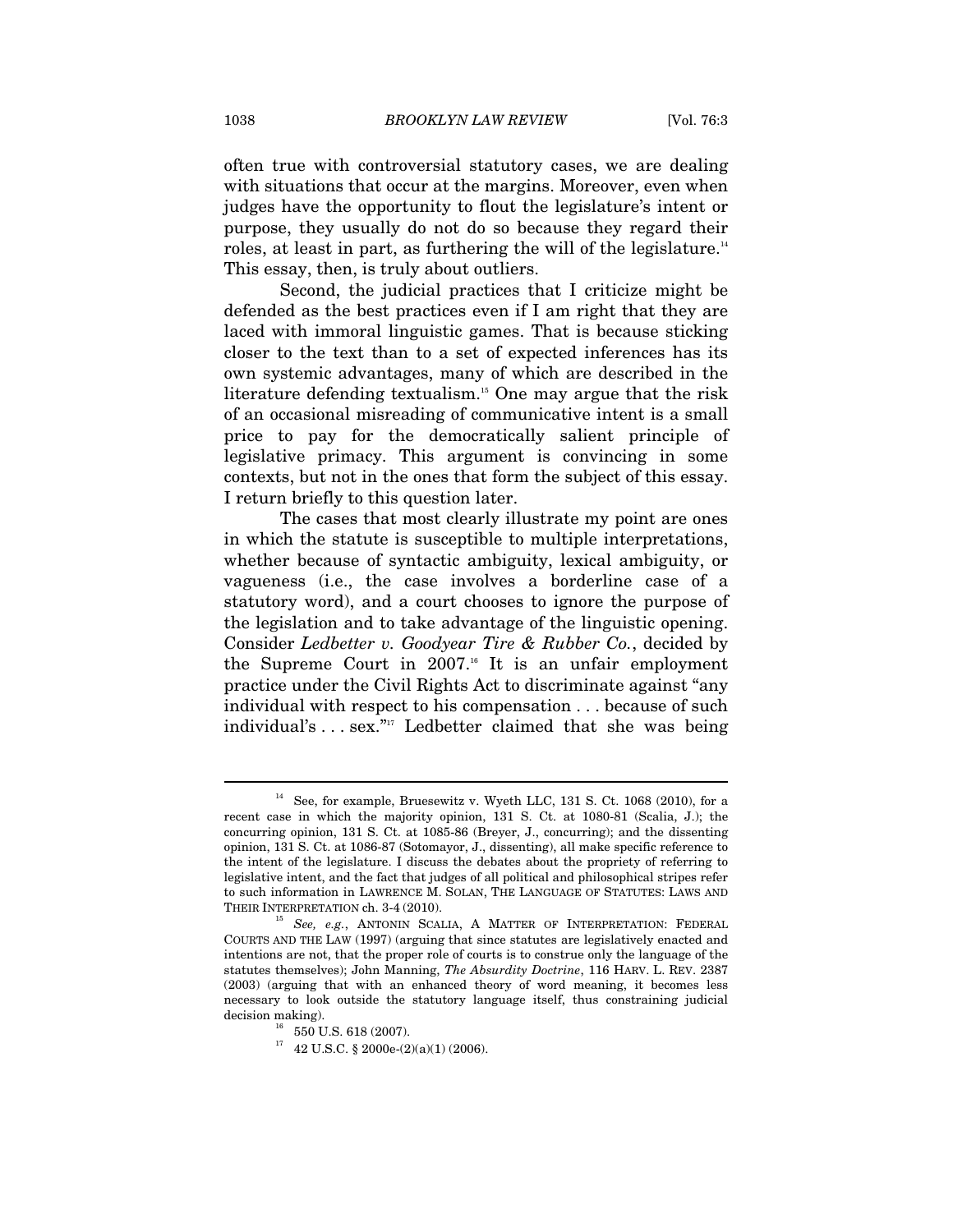paid less because of her sex.18 The statute has a 180-day statute of limitations. Although her claim was filed more than 180 days after the discrimination had allegedly begun, Ledbetter argued that her claim was timely as long as it applied only to those paychecks issued in the past 180 days.<sup>19</sup> In other words, her claim was that each time that Goodyear paid her less than they would have paid her if she were male, she had been subject to discrimination.

In a 5-4 decision, the Court rejected this position, accepting instead Goodyear's argument that the ordinary meaning of "discriminate" would focus on the decision to pay her less, made long ago, and not on the ministerial act of cutting a paycheck.20 Of course, the Court was right about that. And the Court does often employ the canon that statutory words should be construed in their ordinary sense.<sup>21</sup> Justice Scalia has explained that the canon is used as a surrogate for investigating intent: "The question, at bottom, is one of statutory intent, and we accordingly begin with the language employed by Congress and the assumption that the ordinary meaning of that language accurately expresses the legislative purpose."<sup>222</sup>

Nonetheless, it defies common sense to think that Congress intended to create a safe harbor for salary discrimination not discovered within six months. As Justice Ginsburg noted in dissent, unlike promotion decisions, compensation decisions are "hidden from sight," and comparative information becomes known only after time, if at all.23 The decision literally gives an employer leave, after six months, to say to an employee, "I just want you to know that I am paying you less because you are a woman, and I have been doing it for long enough that I can do it forever." The statutory language licenses the majority decision—it is surely not without basis. But the majority has taken advantage of a linguistic opening to flout the purpose of the statute. I suggest here that this practice is morally wrong in everyday life, and I can see no reason for it to be less so when judges engage in it.

<sup>&</sup>lt;sup>18</sup> *Ledbetter*, 550 U.S. at 621-22.<br><sup>20</sup> *Id.* at 624-25.<br><sup>20</sup> *Id.* at 628-29.<br><sup>21</sup> For discussion of the ordinary meaning canon, including linguistic justification, see SOLAN, *supra* note 14, at 53-81. 22 Morales v. Trans World Airlines, Inc., 504 U.S. 374, 383 (1992) (quoting

FMC Corp. v. Holliday, 498 U.S. 52, 57 (1990); Park 'N Fly, Inc. v. Dollar Park & Fly, Inc., 469 U.S. 189, 194 (1985)) (internal quotation marks omitted). 23 *Ledbetter*, 550 U.S. at 649 (Ginsburg, J., dissenting).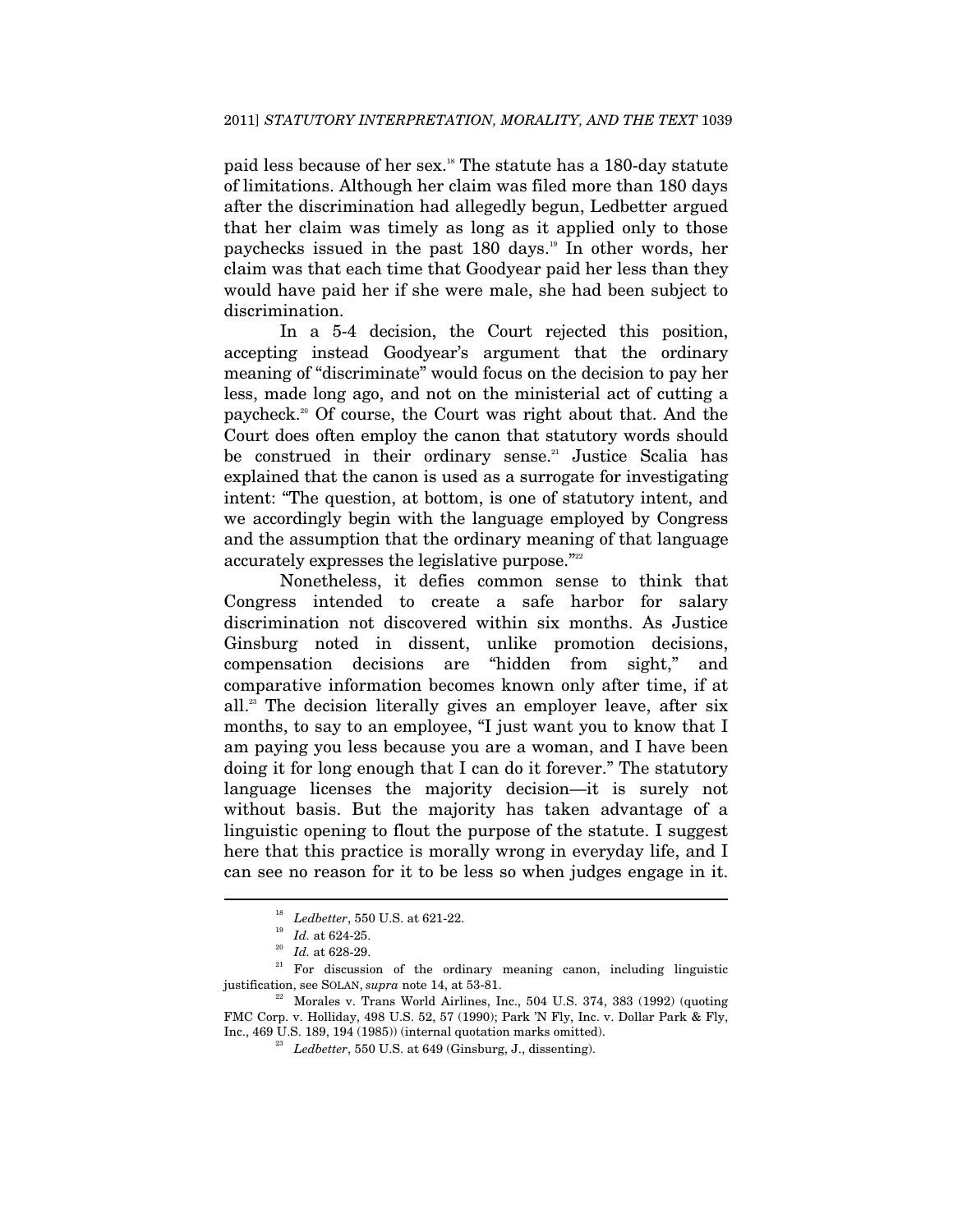In 2009, Congress amended the law to make this interpretation no longer available, requiring that the statute of limitations be reset with the issuance of each paycheck.<sup>24</sup>

More difficult are cases in which it appears that the legislature erred. Unlike cases involving statutes whose literal meaning is ambiguous, these cases actually do pit the literal meaning of the statute against the goals that the legislature was attempting to accomplish. And not all errors are the same, as Jonathan Siegel pointed out in his important work on this issue.25 The easier of these cases involve scrivener's errors in which the legislature seems to suffer a written slip of the tongue. *United States v. Locke<sup>26</sup>* illustrates this problem. A statute requires that a person claiming mineral rights on federal land file a statement with the Bureau of Land Management "prior to December 31 of each year."<sup>27</sup> Although it is possible that Congress intended to require that claimants file by December 30, the likelihood is that Congress meant to say "by" instead of "prior to." Thinking that the statute required only that the claim be filed by year end, Locke filed his claim for his mineral mine in Nevada on the last day of the year.<sup>28</sup> The Bureau of Land Management held him in default of the filing requirement and proceeded to take away the mineral rights.29 The situation was made worse by the fact that a member of Locke's family had called the Bureau's office and was told that the filing had to be made by the end of the year.<sup>30</sup> However, the doctrine that the government may not be estopped as a result of its errors made this fact appear to be legally irrelevant. $31$ 

Justice Thurgood Marshall's majority opinion showed little sympathy for the Lockes. On its face, such an opinion, although perhaps justifiable in its respect for the language that  $\overline{\phantom{a}}$ 

 $24$  Lilly Ledbetter Fair Pay Act of 2009, Pub. L. No. 111-2, 123 Stat. 5. It is often the case that legislative overrides of judicial decisions occur in so-called "plain language" situations where a court argues that it has no choice but to rule in a manner that the legislature no doubt did not intend. *See* William N. Eskridge, Jr., *Overriding Supreme Court Statutory Interpretation Decisions*, 101 YALE L.J. 331, 347 (1991). For discussion of congressional overrides in the context of the civil rights laws, see Deborah A. Widiss, *Shadow Precedents and the Separation of Powers: Statutory Interpretation of* 

*Congressional Overrides*, 84 NOTRE DAME L. REV. 511 (2009). 25 Jonathan R. Siegel, *What Statutory Drafting Errors Teach Us About Statutory Interpretation*, 69 GEO. WASH. L. REV. 309 (2001). 26 471 U.S. 84 (1985).

 $^{27}$  43 U.S.C.  $\S$  1744 (2006).

<sup>28</sup> *Locke*, 471 U.S. at 89-90. 29 *Id.* at 90. 30 *Id.* at 89 n.7. 31 *Id.*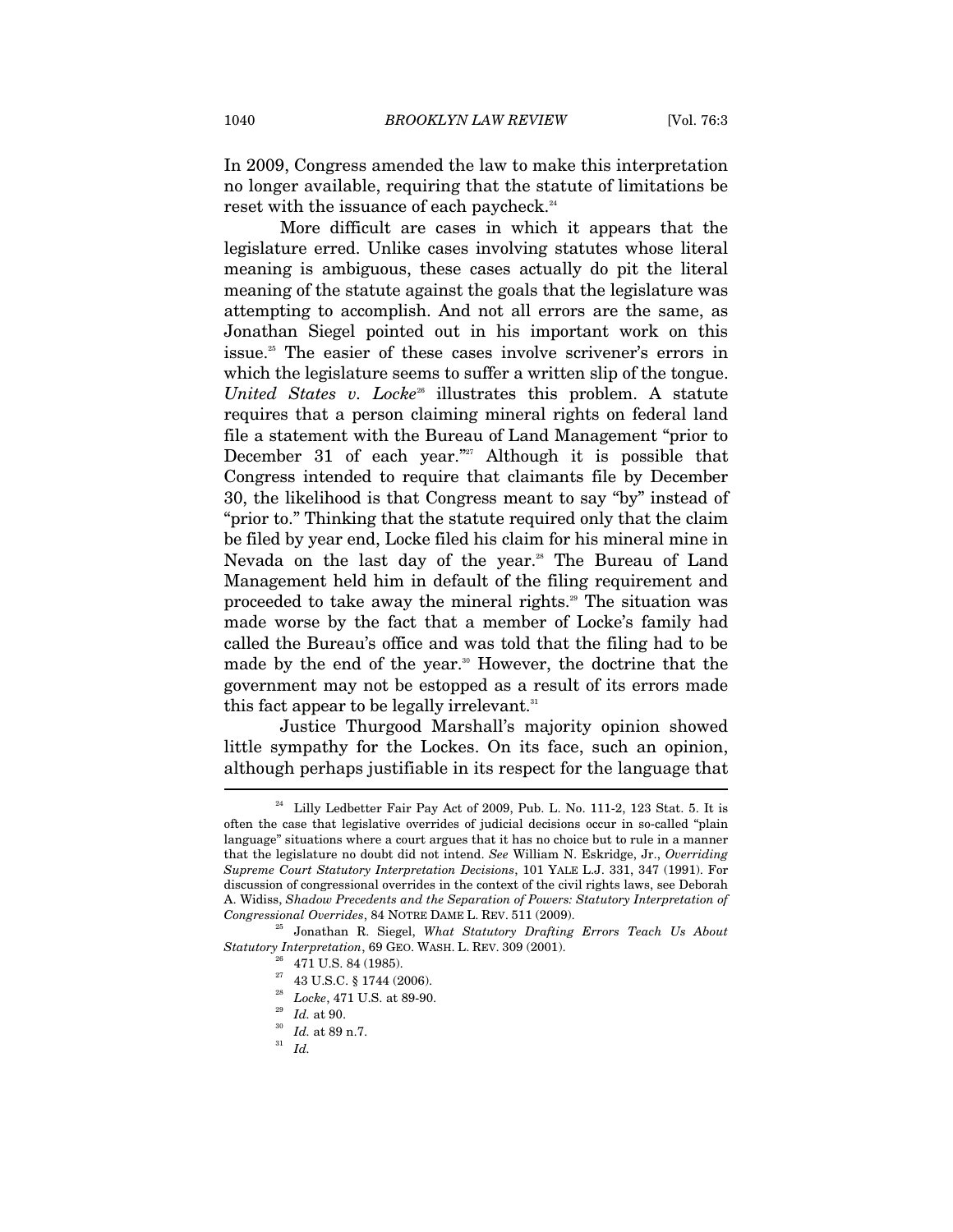the legislature actually used, is morally questionable. The legal system is taking advantage in two different ways of a legitimate misunderstanding that the system itself caused: by enacting a statute that was "a trap for the unwary," as Judge Posner has noted, $32$  and then by misinforming a member of the public about what the law said because the government workers themselves had fallen into the trap. I would hold Justice Marshall and those who voted with him morally blameworthy if it were not for a footnote in the opinion that threatened the government with abandonment of the "no estoppel" doctrine when the case was remanded.<sup>33</sup> Lawyers for the government read the footnote and gave the mineral rights back to Locke.<sup>34</sup> Thus, the case successfully applauds languagebased rule of law values without allowing one side or the other to take undue advantage of a communicative error. Most cases, however, do not accomplish these goals simultaneously.<sup>35</sup>

Less nuanced is Judge Bybee's dissenting opinion in *Amalgamated Transit Union Local 1309 v. Laidlaw Transit Service, Inc.*<sup>36</sup> The Class Action Fairness Act liberalizes removal to federal court of class actions filed in state court, and calls for removal decisions to be appealed as follows:

[A] court of appeals may accept an appeal from an order of a district court granting or denying a motion to remand a class action to the State court from which it was removed *if application is made to the court of appeals not less than 7 days after entry of the order.*<sup>37</sup>

This is obviously a legislative error. Congress meant to say "not *more* than 7 days . . . ." What sense does it make to say that an unsuccessful party must wait a week, and then has until the end of time to appeal? Arguing that the language should be applied as written, Judge Bybee adduced textualist rhetoric.

<sup>&</sup>lt;sup>32</sup> RICHARD A. POSNER, THE PROBLEMS OF JURISPRUDENCE 267-68 (1990).<br><sup>33</sup> Locke, 471 U.S. at 89 n.7.<br><sup>34</sup> I describe this history in more detail in SOLAN, *supra* note 14, at 109.<br><sup>35</sup> For one that does not, see *Bowles v* a judge had misinformed a prisoner of the time that he had to file an appeal, and the Supreme Court ruled that the law should be interpreted literally, since the statute was jurisdictional in nature, *id.* at 206-07, an interpretation that is legitimate, but not necessary given the statutory language.<br><sup>36</sup> 448 F.3d 1092, 1094 (9th Cir. 2006) (Bybee, J., dissenting). For further

discussion of this case, see Jonathan R. Siegel, *The Inexorable Radicalization of Textualism*, 158 U. PA. L. REV. 117 (2009), and my response to Professor Siegel, Lawrence M. Solan, Response, *Opportunistic Textualism*, 158 U. PA. L. REV. PENNUMBRA 225, 228- 29 (2010), http:///www.pennumbra.com/response/104-2010/solan.pdf.<br> $37$  28 U.S.C. § 1453(c)(1) (2006) (emphasis added).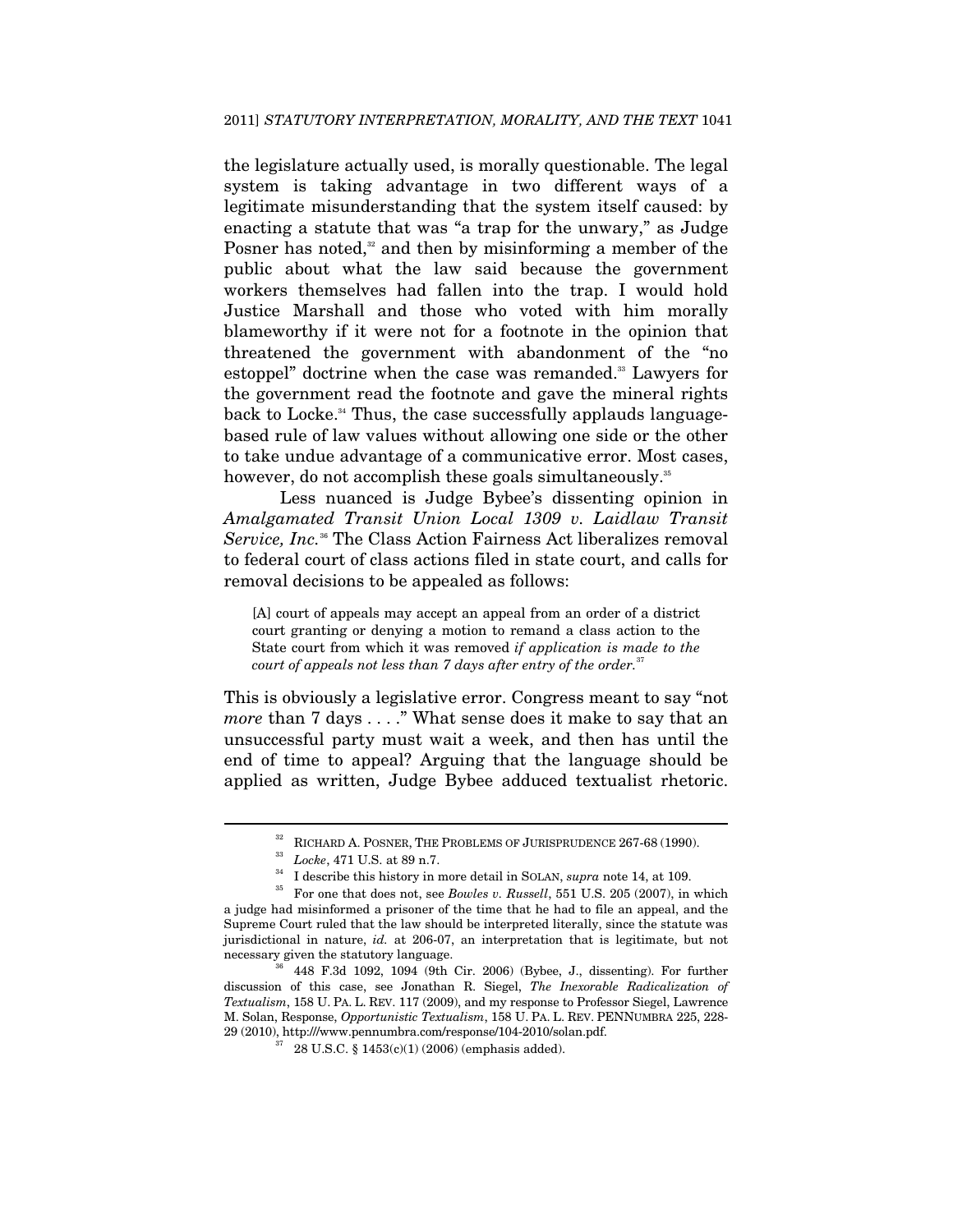Arguing that Congress did not make a scrivener's error, which a court might have the right to correct, Bybee continued:

Section  $1453(c)(1)$  makes perfect sense; it is fully grammatical and can be understood by people of ordinary intelligence. That we think Congress might choose a different word if it decides to redraft the statute hardly means that someone made a "typographical error" that the court may blithely correct. "'It is beyond [the Court's] province to rescue Congress from its drafting errors, and to provide for what we might think  $\ldots$  is the preferred result."

Of course, the fact that the sentence is grammatical has nothing to do with whether the legislature committed an error in drafting. Bybee would have been on stronger moral grounds had he forthrightly admitted that the legislature made an error, but that in his view the legal system should trade some of its moral authority in an individual case for certainty, which brings credibility to the system. Instead, he engaged in fetishizing the assertion notwithstanding the legislature's obvious communicative intent.

Finally, let us look at a more difficult situation, one in which the legislature erred by writing a statute inconsistent with its purpose not because it used the wrong language, but because it based its legislative decision on erroneous facts. Consider *United States v. Marshall*, 39 a case that is well known to law students. It pits Judges Easterbrook and Posner against each other in the Seventh Circuit. Perhaps for that reason, the circuit court opinions are studied more than is the Supreme Court's affirmance.<sup>40</sup> Marshall was convicted of distributing more than ten grams of "a mixture or substance containing more than a detectable amount of LSD."41 The LSD, which weighs next to nothing, was sold on blotter paper, which is more than 100 times as heavy as the drug itself.<sup>42</sup> Nonetheless, both the Seventh Circuit and the Supreme Court affirmed the convictions. This, as Judge Posner wrote in dissent, resulted in the penalty per dose of LSD to exceed the per-dose penalty for other drugs to an extent that makes little sense.<sup>43</sup> The best explanation is that Congress wrote a law in which LSD was treated like powder

 $\overline{a}$ 

<sup>41</sup> *Marshall*, 908 F.2d at 1314-15. 42 *Id.* at 1315. 43 *Id.* at 1332-34 (Posner, J., dissenting).

<sup>38</sup> *Amalgamated*, 448 F.3d at 1098 (Bybee, J., dissenting) (internal citations

omitted).<br><sup>39</sup> 908 F.2d 1312 (7th Cir. 1990).

<sup>40</sup> Chapman v. United States, 500 U.S. 453 (1991).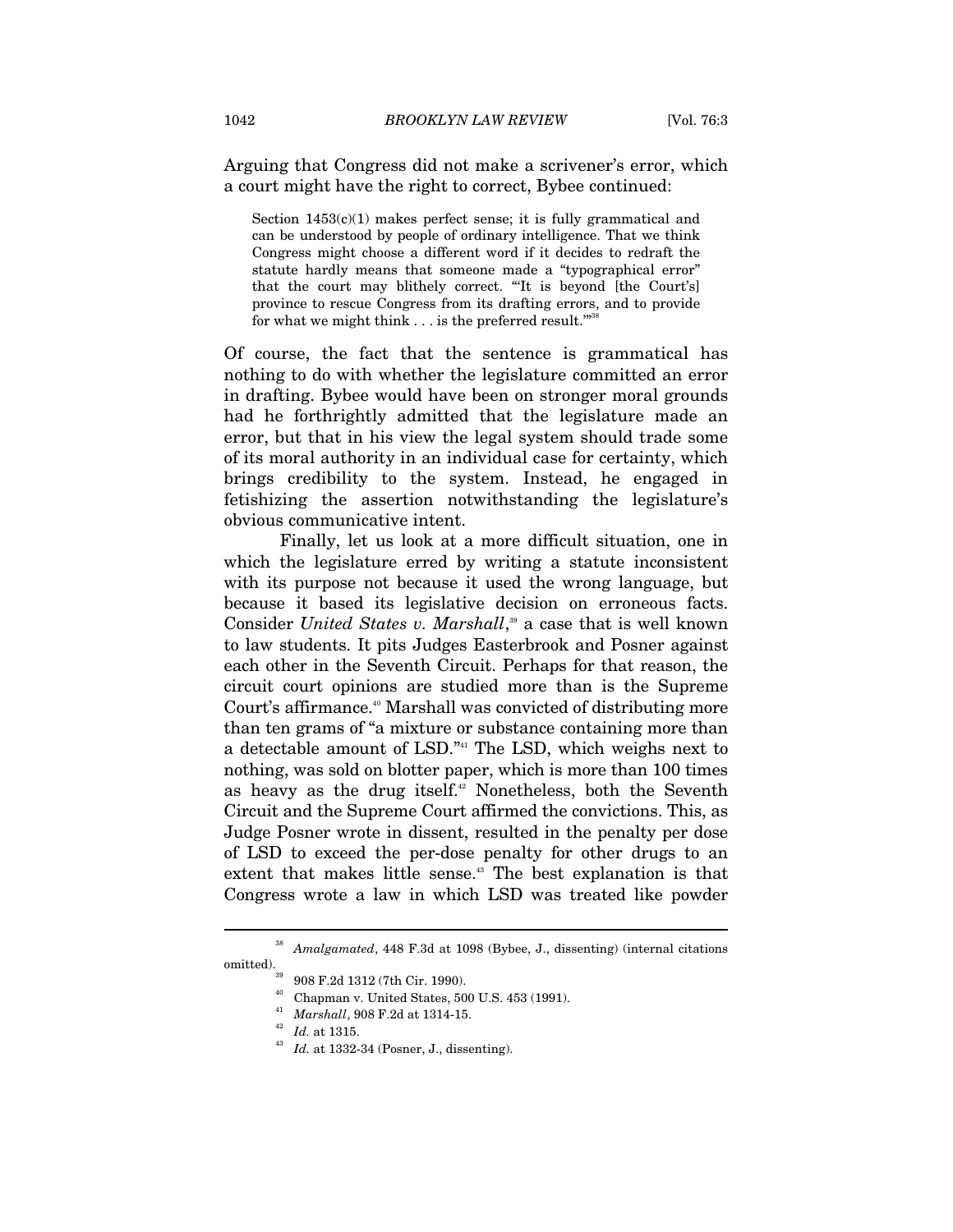drugs, such as heroin, because those who wrote the law did not know that the various drugs covered by the statute were neither manufactured nor sold in a comparable way.<sup>44</sup>

Not all legislative errors are created equal. Judge Easterbrook's majority opinion is not about taking advantage of linguistic accidence, but rather about taking advantage of legislative ignorance. There is no doubt that Congress intentionally punished LSD as it did. Favoring consideration of purpose in deciding which of two available readings should be accepted does nothing to compromise respect for the constitutionally mandated legislative process. Correcting linguistic errors in drafting intrudes further into the legislative process, but does no more than attempt to arrive at the legislature's communicative intent. As noted above, we routinely compensate for grammatical errors in the speech of others, unselfconsciously drawing from the language the intended meaning.45

The correction of legislative errors that concern mistakes of fact resulting in the enactment of senseless laws are more difficult, however. When the mistake is a scrivener's error, the statutory interpreter who corrects the error says in essence, "You said *x*, but you meant to say *y*." When, in contrast, the mistake is one of basing a law on an erroneous set of facts, the interpreter who corrects the error instead must say the equivalent of, "You intended to accomplish goal *g* by virtue of enacting law *x*. But *x* does not accomplish *g*. Rather, *y* does. So I will change *x* to *y* to assist you in achieving *g*." Changing a law to better accomplish the legislature's goal is more of an intrusion into the legislative process, and reasonable judges and scholars are likely to disagree about its propriety. Perhaps the appropriate solution of this case would have been to declare the law unconstitutional as applied, since the penalty, in the statutory scheme, lacks a rational basis.

#### III. STATUTORY INTERPRETATION AND JUDICIAL CANDOR

Judges must both decide disputes and explain the reasons for their decisions. Often, it is suggested, judges make decisions based on personal values, their own politics, or perhaps an unarticulated sense of the best decision under the

<sup>44</sup> *See id.* at 1333-34. 45 *See* Frazier & Clifton, *supra* note 13.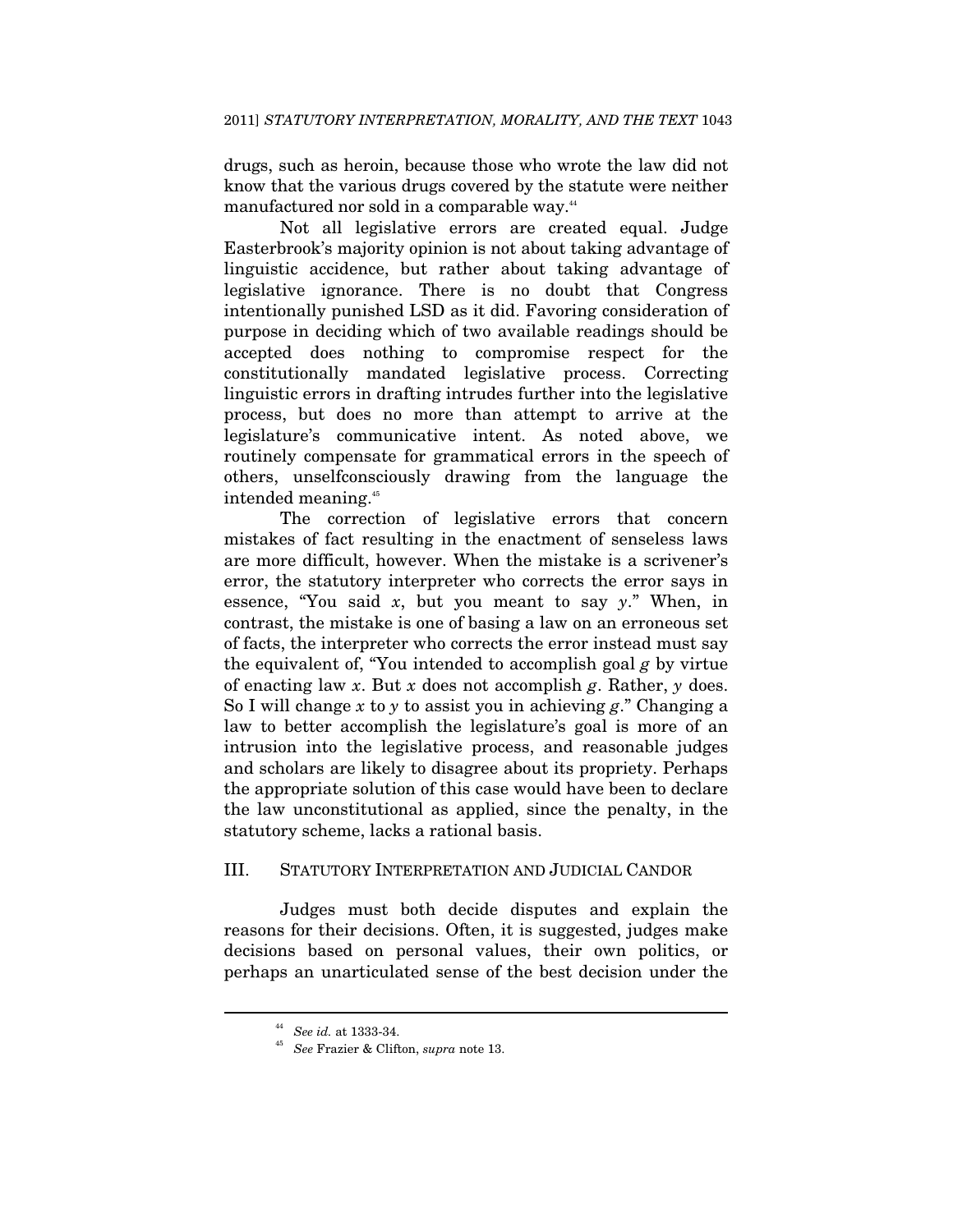law, which then must be justified post hoc. Gaps between reasonable inferences about what drove a judge to decide a case and the reasons for the decision that the judge articulates create the inference that judges are not being candid. David Shapiro describes the importance of judicial candor:

A requirement that judges give reasons for their decisions—grounds of decision that can be debated, attacked, and defended—serves a vital function in constraining the judiciary's exercise of power. In the absence of an obligation of candor, this constraint would be greatly diluted, since judges who regard themselves as free to distort or misstate the reasons for their actions can avoid the sanctions of criticism and condemnation that honest disclosure of their motivation may entail. In a sense, candor is the sine qua non of all other restraints on abuse of judicial power, for the limitations imposed by constitutions, statutes, and precedents count for little if judges feel free to believe one thing about them and to say another. Moreover, lack of candor seldom goes undetected for long, and its detection only serves to increase the level of cynicism about the nature of judging and of judges.<sup>46</sup>

As Judge Posner points out in *How Judges Think*, the issue of candor arises more with the judges of high courts, the Supreme Court in particular, since those jurists have far more discretion than do lower court judges.<sup>47</sup> Moreover, the cases most likely to generate published opinions are the more controversial ones, increasing the likelihood that a judge's personal values will infiltrate the decision-making process.

It is hard to believe it an accident that the five most conservative justices voted as they did in *Ledbetter* (the employment discrimination statute of limitations case), and that the four more liberal justices opposed them in dissent. It appears that the justices had reason to vote as they did based on their political and personal values, and used the linguistic opening as an opportunity to further these values. Not all cases involving assertive fetishism involve a lack of candor, just as not all cases that concern candor raise the moral issues discussed here. Nonetheless, the relationship between the two issues creates particularly troubling set of examples. Judges who simultaneously construe statutes in a way consistent with the language but inconsistent with the statute's purpose, do so to further their own values, and hide the ball about all of this.

 $^{46}\,$  David L. Shapiro,  $In$   $Defense$  of  $Judicial$   $Candor,$   $100$  HARV. L. REV. 731, 737 (1987) (footnotes omitted).

 $47$  RICHARD A. POSNER, HOW JUDGES THINK 269-323 (2008) (chapter entitled "The Supreme Court Is a Political Court").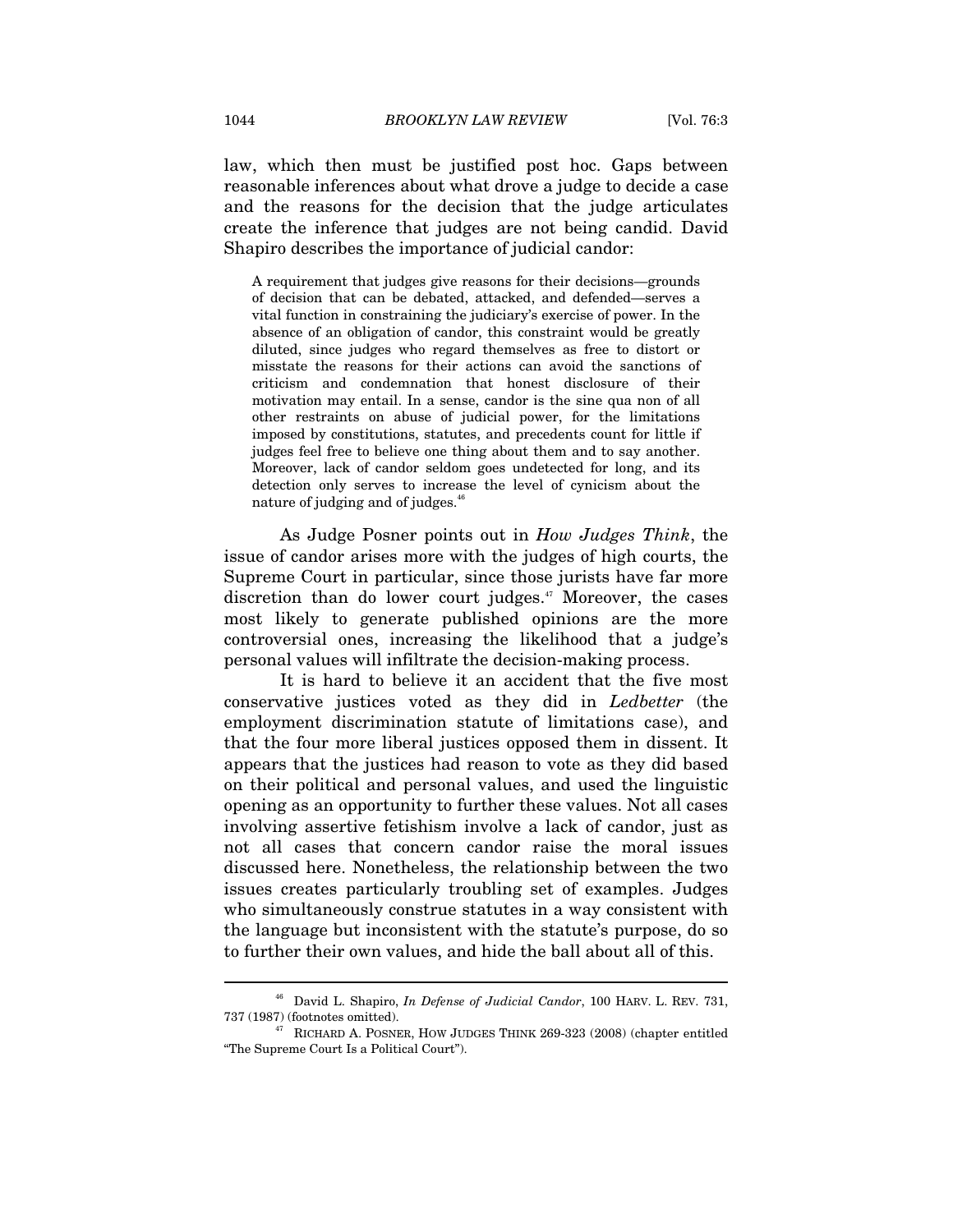As for whether this lack of sincerity is appropriate, I agree with Professor Shapiro that it should be kept to a minimum. A recent article by Micah Schwartzman argues that judicial sincerity is important to a democracy, for people are entitled to know the reasons behind the ways in which the state treats them.48 While the lawyer may be insincere, the judge plays a different role. Yet, as Judge Posner points out, the requirement that judges write only about legitimate legal arguments severely restricts their decision-making options, and preserves rule of law values at least in part.<sup>49</sup> The practice essentially tells judges: "Whatever your actual motivations for making a decision, unless you can justify it in legal terms to the legal community, you should not go there." I surely do not recommend that judges cease this practice. However, when other values are self-evidently driving the decision-making process, this practice most likely comes at some cost in credibility.

A model for judicial sincerity in this context is Chief Justice John Marshall's decision in *United States v.*  Wiltberger.<sup>50</sup> A statute that federalized crimes committed on American vessels on the high seas, defined "high seas" to include rivers in other countries for most of the crimes, but failed to do so for the crime of manslaughter, with which Wiltberger was charged.<sup>51</sup> Marshall, in his opinion, admitted that the legislature most likely intended to include this crime, but decided that the rule of lenity, which at the very least prohibits courts from expanding criminal liability beyond any reasonable reading of the statute, was the more important principle to apply.52 Thus, Marshall placed other values above the intent of the legislature. But he did not do so by either ignoring and flouting that intent as an opportunity to impose his own values, nor by pretending that he was unable to discern the legislature's intent in such an obvious case. Rather, he placed his own hierarchy of values on the table, an act of judicial candor and commitment to avoiding the immorality of disrespecting communicative intent while pretending not to be doing so. Reasonable minds can disagree with Justice  $\overline{a}$ 

<sup>48</sup> Micah Schwartzman, *Judicial Sincerity*, 94 VA. L. REV. 987, 990-91 (2008). 49 *See* POSNER, *supra* note 47. A recent article by Mathilde Cohen takes a similar

position, arguing that judges need to be candid about the legitimacy of the arguments they make, but not about their belief in them. Mathilde Cohen, *Sincerity and Reason-Giving: When May Legal Decision-Makers Lie?*, 59 DEPAUL L. REV. 1091, 1098 (2010).<br><sup>50</sup> 18 U.S. (5 Wheat.) 76 (1820).<br><sup>51</sup> Id. at 98.

<sup>51</sup> *Id.* at 98. 52 *Id.* at 99.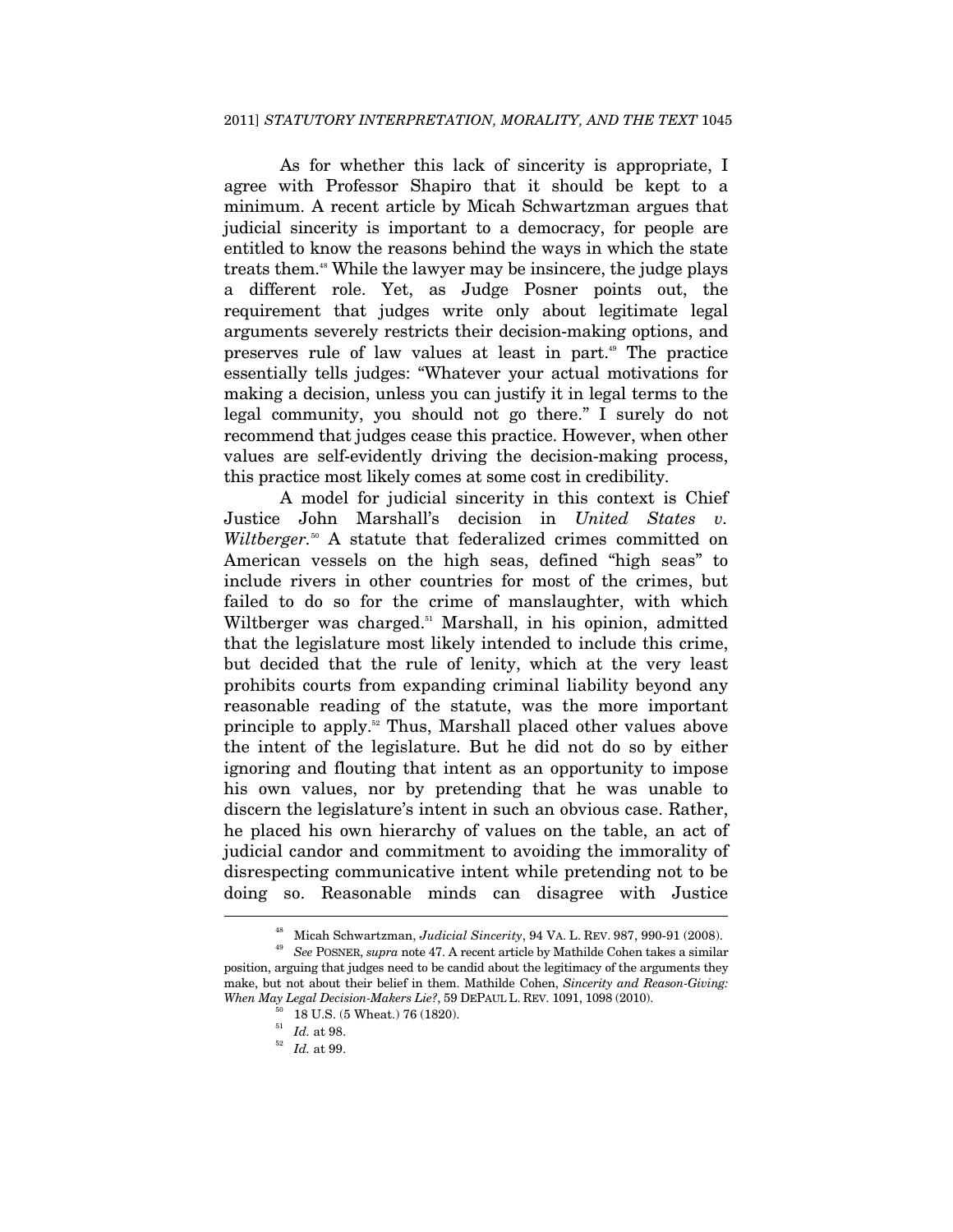Marshall's ruling, but he cannot be accused of falling prey to assertive fetishism.

#### IV. CONCLUSION

I have argued in this essay that the legal system loses some moral high ground when judges take advantage of linguistic indeterminacy to flout the intent of the legislature to accomplish its goals. How important this is depends in part upon how much legitimacy is lost when the law operates in a manner that is inconsistent with the moral intuitions of citizens.53 I assume that there is at least some loss of legitimacy when judges make arguments that are both transparently insincere and wrongful in their treatment of language.

I conclude by addressing some objections that may be made in response to my analysis.

First, the legislature's purpose is not always obvious. When statutes contain compromise, the purpose of a statute is to accomplish legislative goals to the extent that the compromises have allowed these goals to go forward. As Justice Scalia describes it, "the purpose of a statute includes not only what it sets out to change, but also what it resolves to leave alone."54 To some extent, Scalia is correct. Nonetheless, when the question is which of two readings of a statute licensed by the language is the better one, we are not dealing with a question of unexpressed purpose or intent. In *Ledbetter*, for example, it is difficult to come up with any reason for Congress to have written a statute consistent with the majority position. My point is not that looking at text should be replaced by looking at purpose; in fact, I cannot think of anyone who takes that position as a general matter. Rather, my point is that when language is either uncertain or clearly mistaken, it is simply wrong to use the uncertainty to interpret a law in a manner that thwarts the communicative intent of the law.

Second, one reason for reliance on text is that the legislature wrote the text, so sticking to the language creates fewer opportunities for judicial activism. Again, this is true when the decision is between paying attention to the language

 $^{53}$  See Paul H. ROBINSON & JOHN M. DARLEY, JUSTICE, LIABILITY AND BLAME: COMMUNITY VIEWS AND THE CRIMINAL LAW (1995), for discussion about the loss suffered by a legal system with large gaps between the intuitions of the community and the dictates of the code.<br> $^{54}$  W. Va. Univ. Hosps., Inc. v. Casey, 499 U.S. 83, 98 (1991).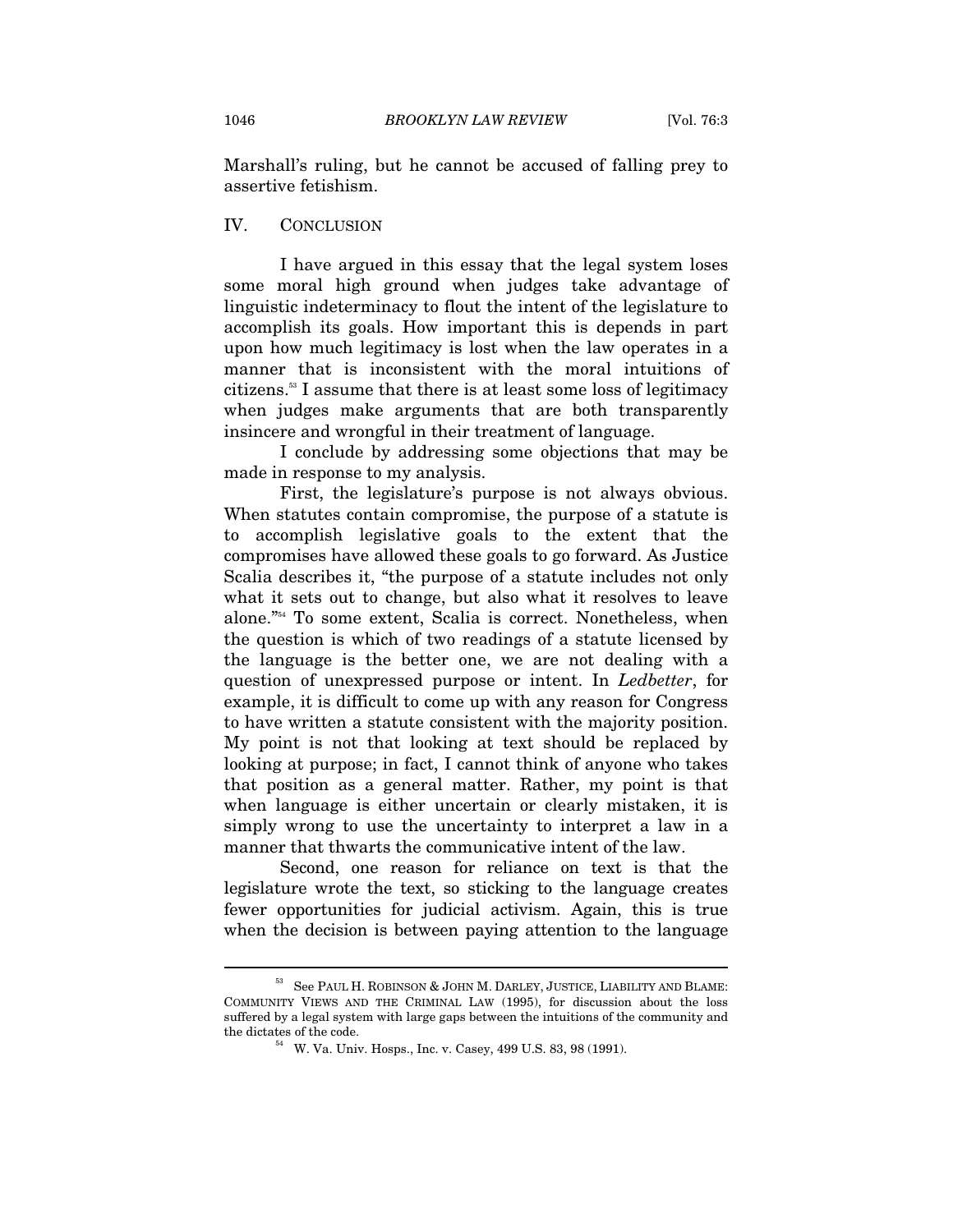on the one hand, or unexpressed purpose on the other. But paying attention to both ipso facto *reduces* judicial discretion. For the intersection of two considerations (in this case language and purpose) can be no greater than either of the considerations individually. To conclude otherwise reflects an error in reasoning that Kahneman and Tversky have called "the conjunction fallacy."55 In their most famous example, a feminist named Linda who takes a job as a bank teller cannot be more likely to be a "feminist bank teller" than to be either a feminist or a bank teller.<sup>56</sup> Yet people engage in this fallacy as a result of the mental models they form about the intersection of these traits. By the same token, if linguistic indeterminacy leaves two sensible interpretations, requiring that judges examine these interpretations with respect to furthering the legislature's purpose cannot, as a logical matter, expand the number of possible readings that the judge has the discretion to impose.

Third, there is one important difference between my stories about everyday deception on the one hand, and the undermining of legislative purpose on the other: the latter is transparent. When I deceive you about Hannes's whereabouts, you cannot turn to a record, or to a dissenting opinion to learn the truth of the matter. On the contrary, if I am successful at deceiving you, you will never discover the truth. That is my very goal. Nonetheless, the presence of a public record, which includes opinions that run contrary to the offending one, does not excuse an individual judge from taking responsibility for a morally unjustified position. The fact that a bad act—even a bad interpretive act—is discoverable does not convert it into a good act. But the transparency does provide a partial vindication of the legal system as a whole, and is a positive attribute of the American legal order.

Far more serious an objection to my position is the fact that the legal system might be doing the best it can whether or not I am right about the status of using language to flout purpose. If, for example, the kinds of cases that I describe rarely arise, but the value of focusing on linguistic nuance as a general matter enhances rule of law values, then perhaps it is best to tolerate small moral failures at the margins of a just and legitimate system. For example, a great deal of value is placed on requiring that statutory interpretation respect the ŗ

<sup>55</sup> Amos Tversky & Daniel Kahneman, *Extensional Versus Intuitive Reasoning: The Conjunction Fallacy in Probability Judgment*, 90 PSYCHOL. REV. 293 (1983). 56 *Id.* at 299.